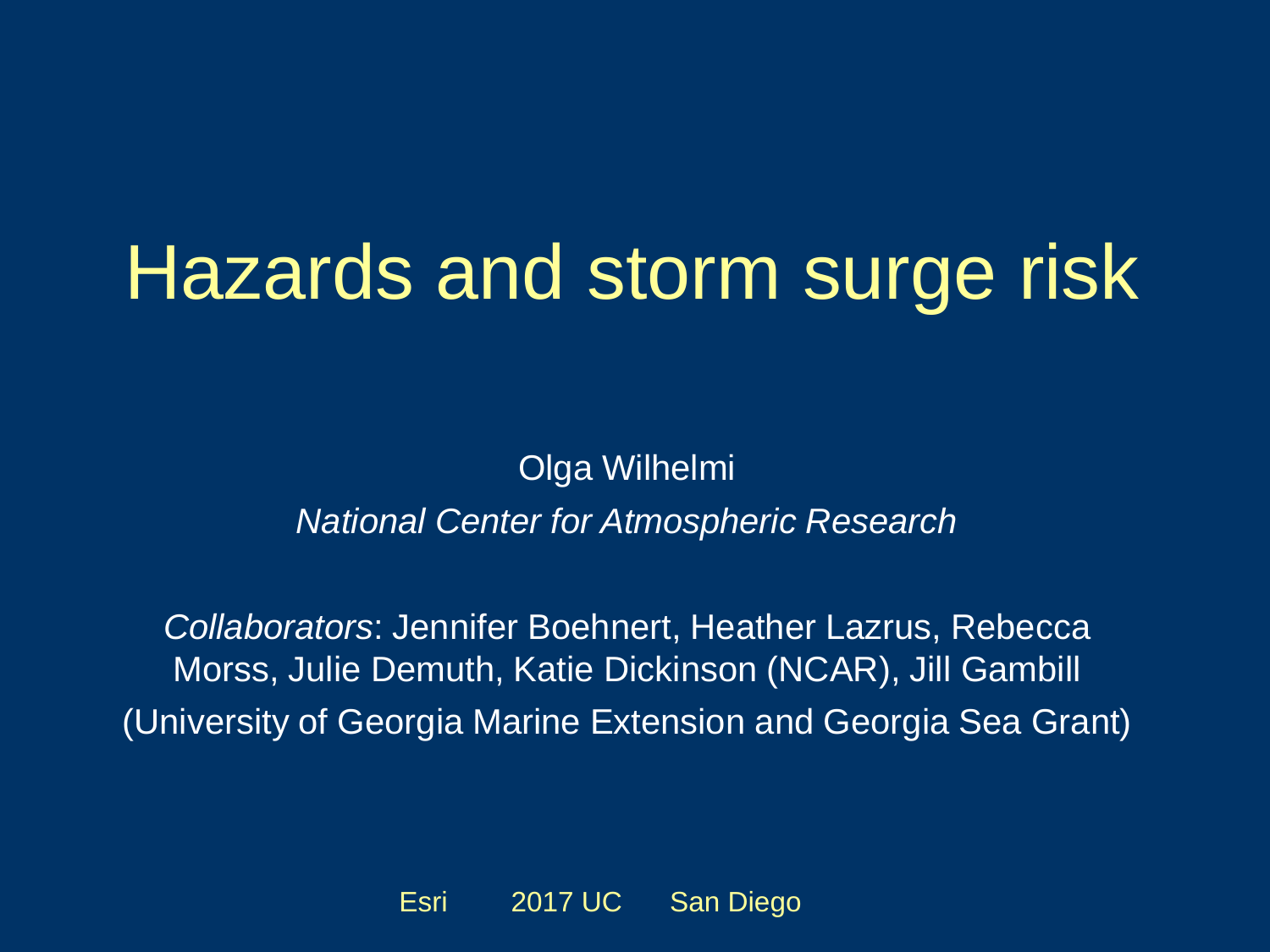### Communicating Hazard Information in the Modern Environment (CHIME) project

- **How do evolving forecasts and warnings interact with societal information flow and decisions, as a hurricane approaches and arrives?** 
	- What does this dynamic information system look like?
	- How can we build understanding of this system?
	- How can we improve risk communication and response?
- **EXTE: Integrates geophysical sciences, social and behavioral sciences, computer and information science**
- **Morss et al. (***BAMS***, 2017)**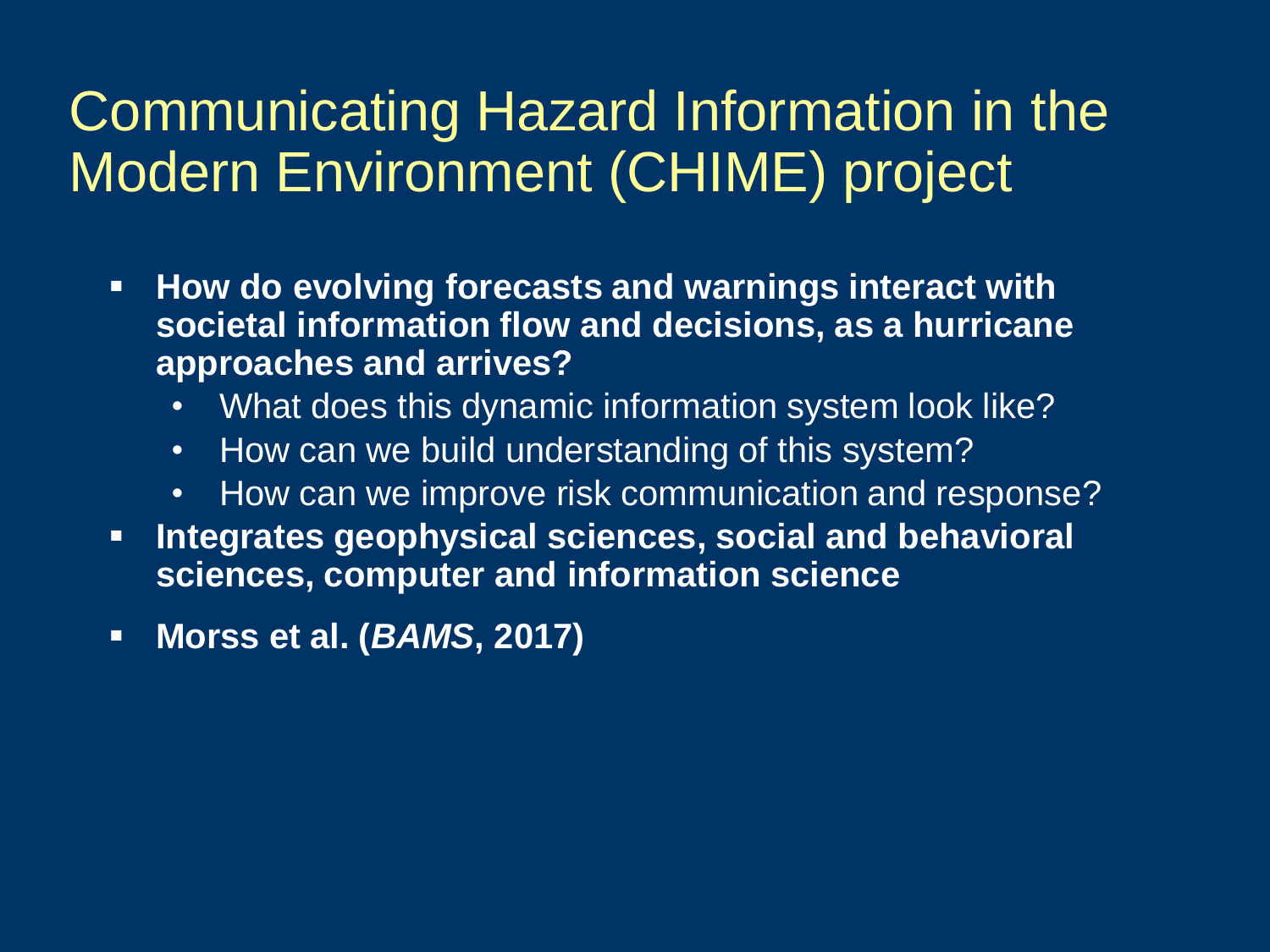### CHIME project: Interconnected research streams

- Modeling of the dynamic information system
	- Hurricane and storm surge modeling
	- Agent-based modeling of information flow and protective decisions
- **Empirical analysis of the dynamic information system** 
	- Analysis of social media (Twitter) data
	- Focus groups with vulnerable populations
- **EXTERGE Integration across findings to design and test prototype** storm surge risk communications
	- **EXECOMMUNICATION STORY SURGE STARK THROUGH MAPS**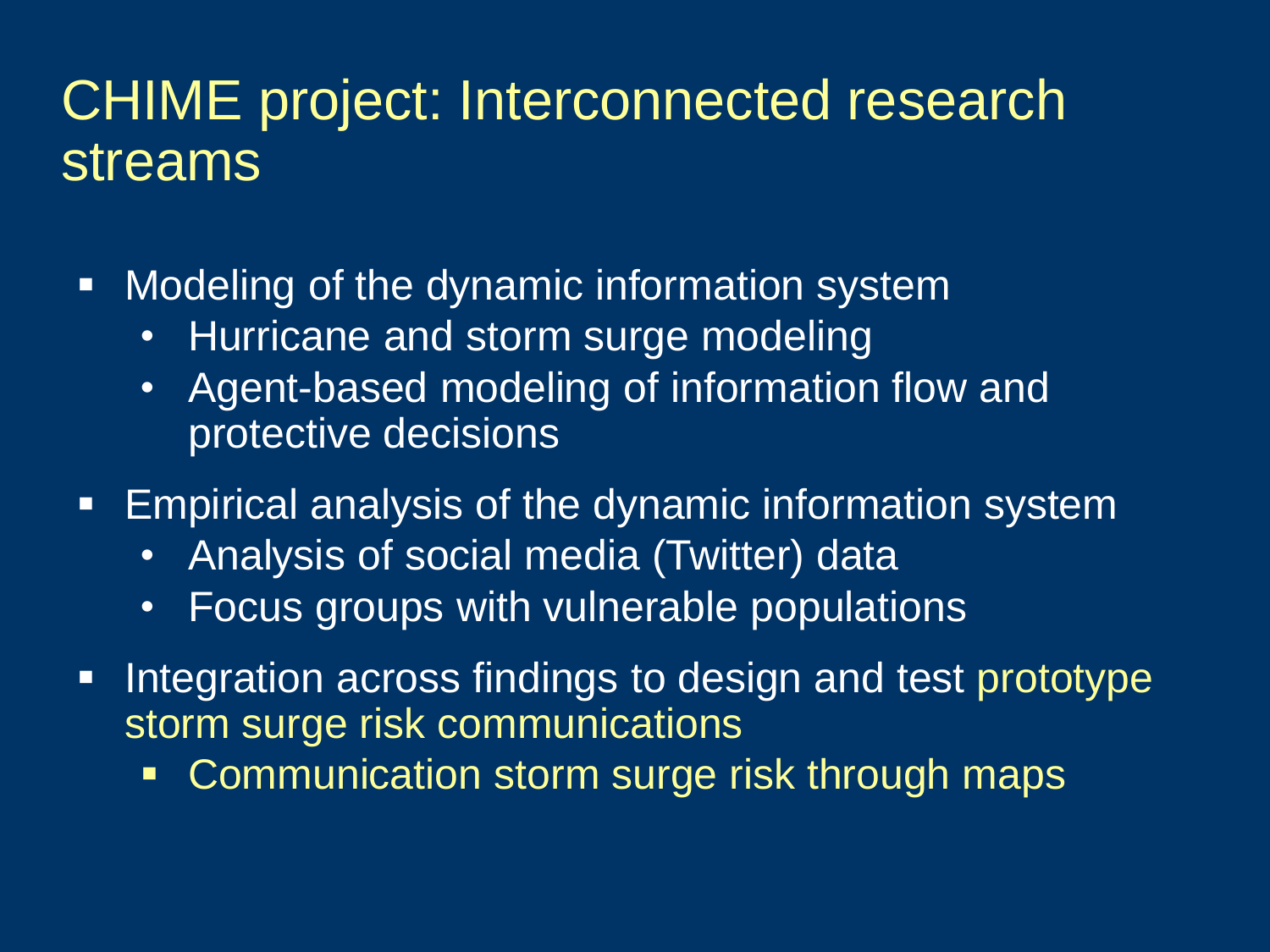## Storm surge predictability

❖ **Uncertainty in storm surge forecast**

- ❖ **Predictability of storm surge at specific locations is limited – as little as 12-24 hours before landfall**
	- Depends on landfall location and storm characteristics – especially storm size
	- **E** Limiting factors include error in storm track, storm intensity errors, storm speed errors

❖ **Fossell et al. Mon. Wea. Rev. submitted**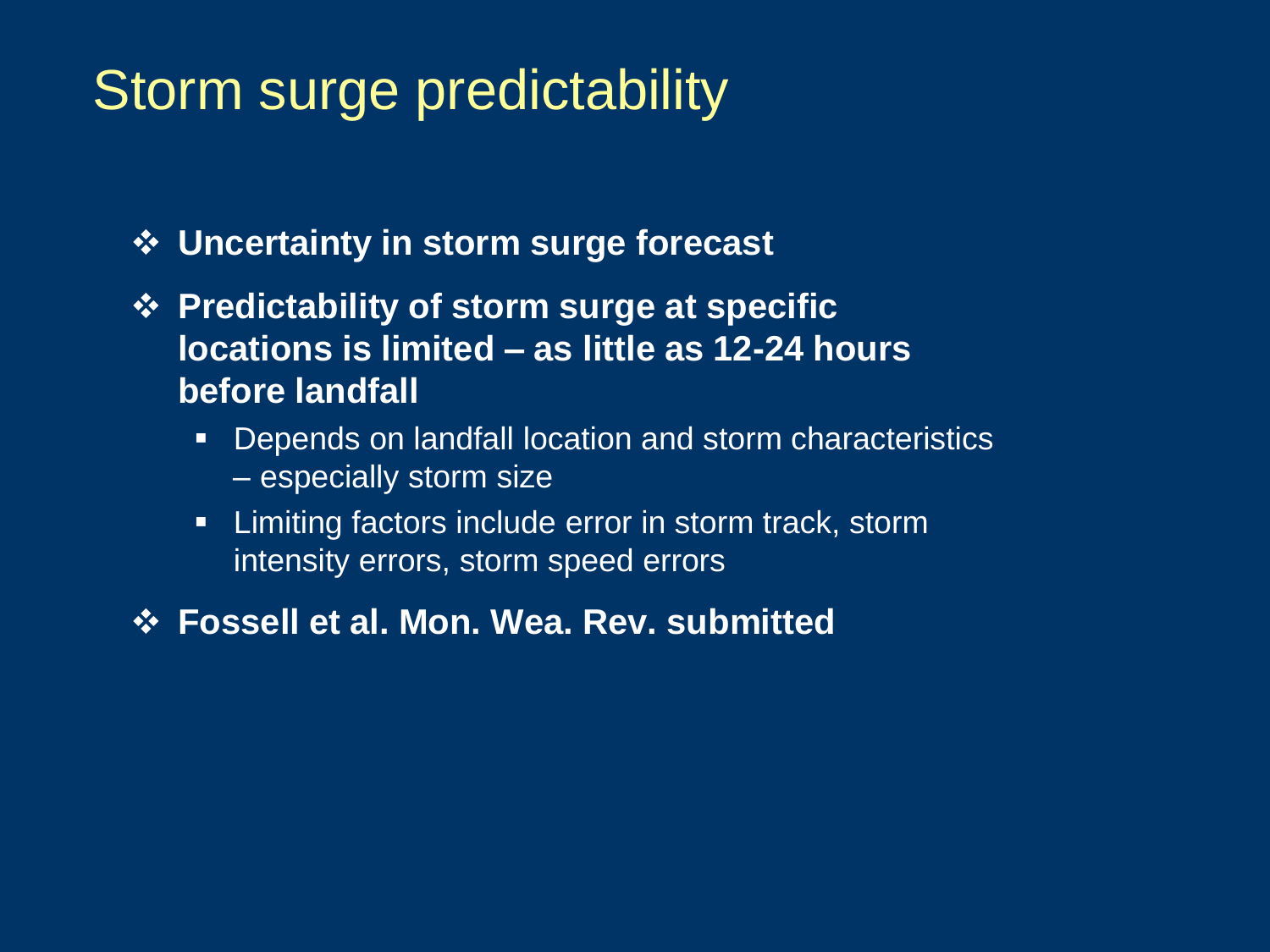## Developing and testing storm surge risk communication prototypes

- ❖ **Case study: Hurricane Matthew**
- ❖ **Focus groups in coastal communities in Georgia and South Carolina in June 2017**
	- Understanding storm surge
	- **Experience with Hurricane Matthew**
	- Use of information prior to landfall
	- Testing visual risk communication
		- Map literacy, visual cognition
		- Communicating uncertain information
		- Sense-making
		- Decision-making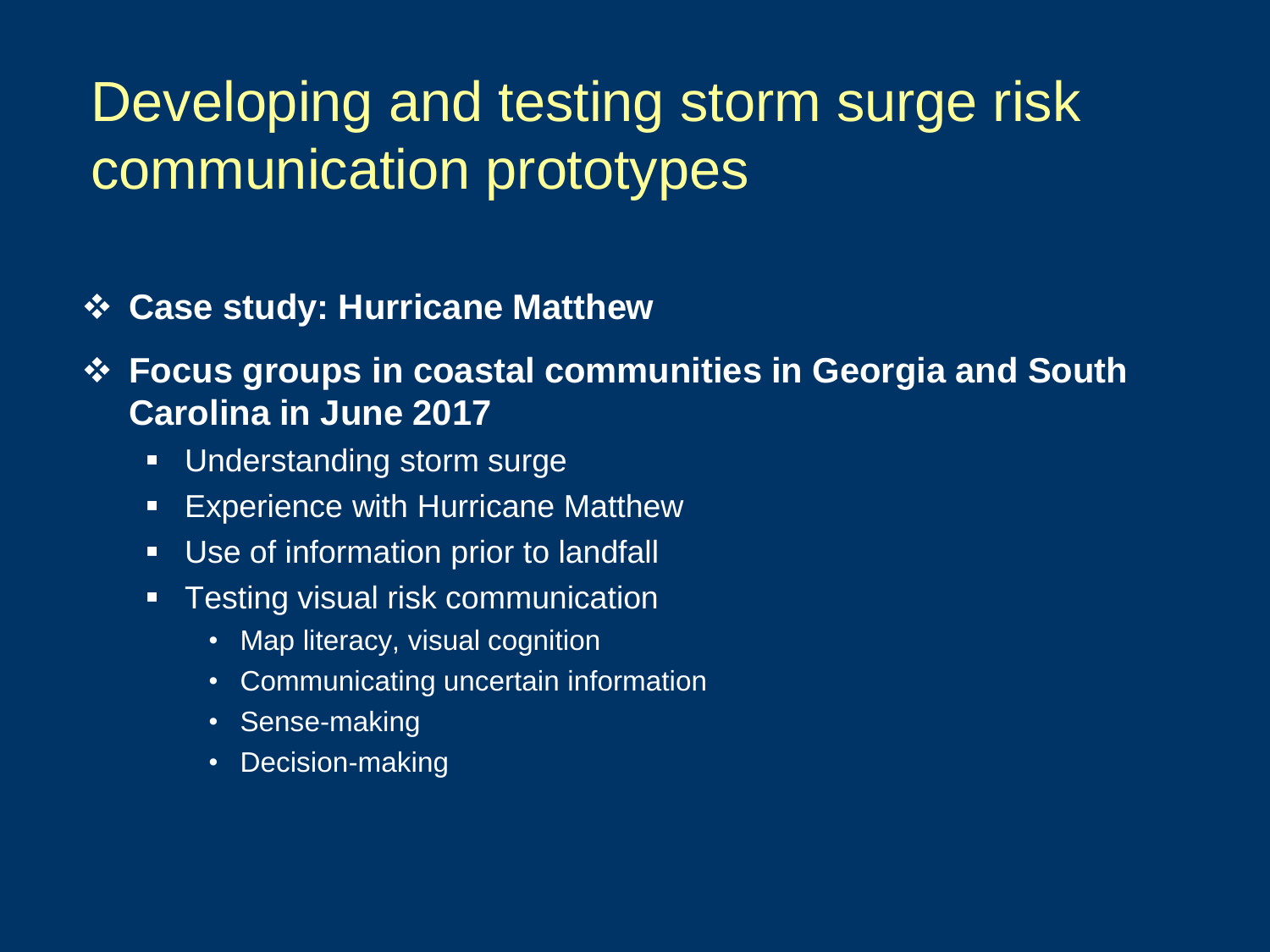### Developing and testing storm surge maps

#### ❖ **48 hours forecast time**

❖ **Regional, city and sub-urban scales**

#### ❖ **Static 2D maps and 3D visualizations**

- Location
- Flood levels and speed of storm surge
- Risk interpretation
- Additional info (images, text, labeling features)

#### ❖ **Software**

- ArcMap
- **City Engine**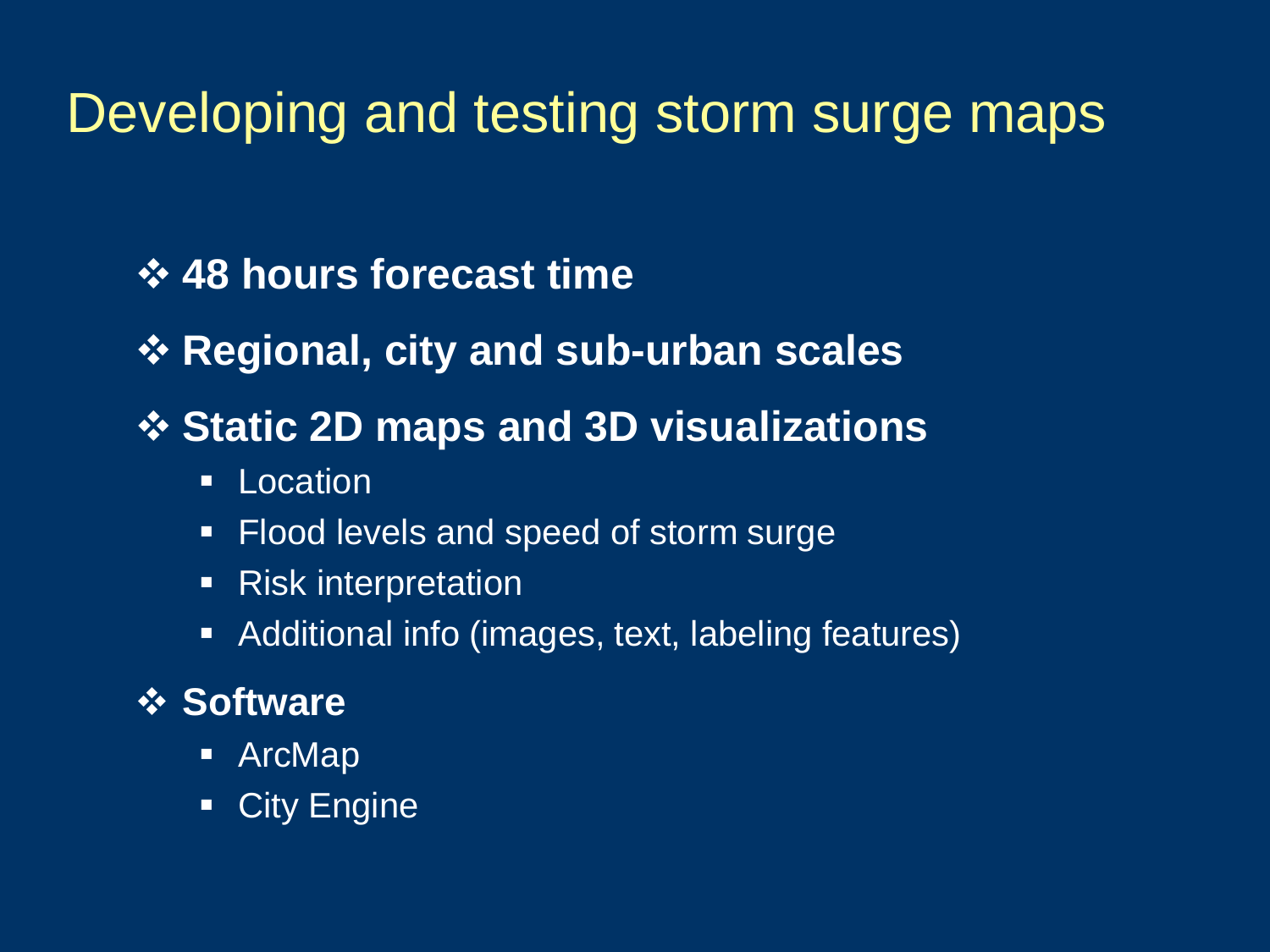### Focus groups

- ❖ **7 focus groups (6-12 people in each FG) in Beaufort, South Carolina, Brunswick and Savannah, Georgia on June 12-15, 2017**
	- **EXED Watching the process of making meaning**
	- Observing differing interpretations
	- **Dynamic feedback on a variety of communication** messages and formats (2D and 3D)

❖ **Input from FG participants for map design and risk communication**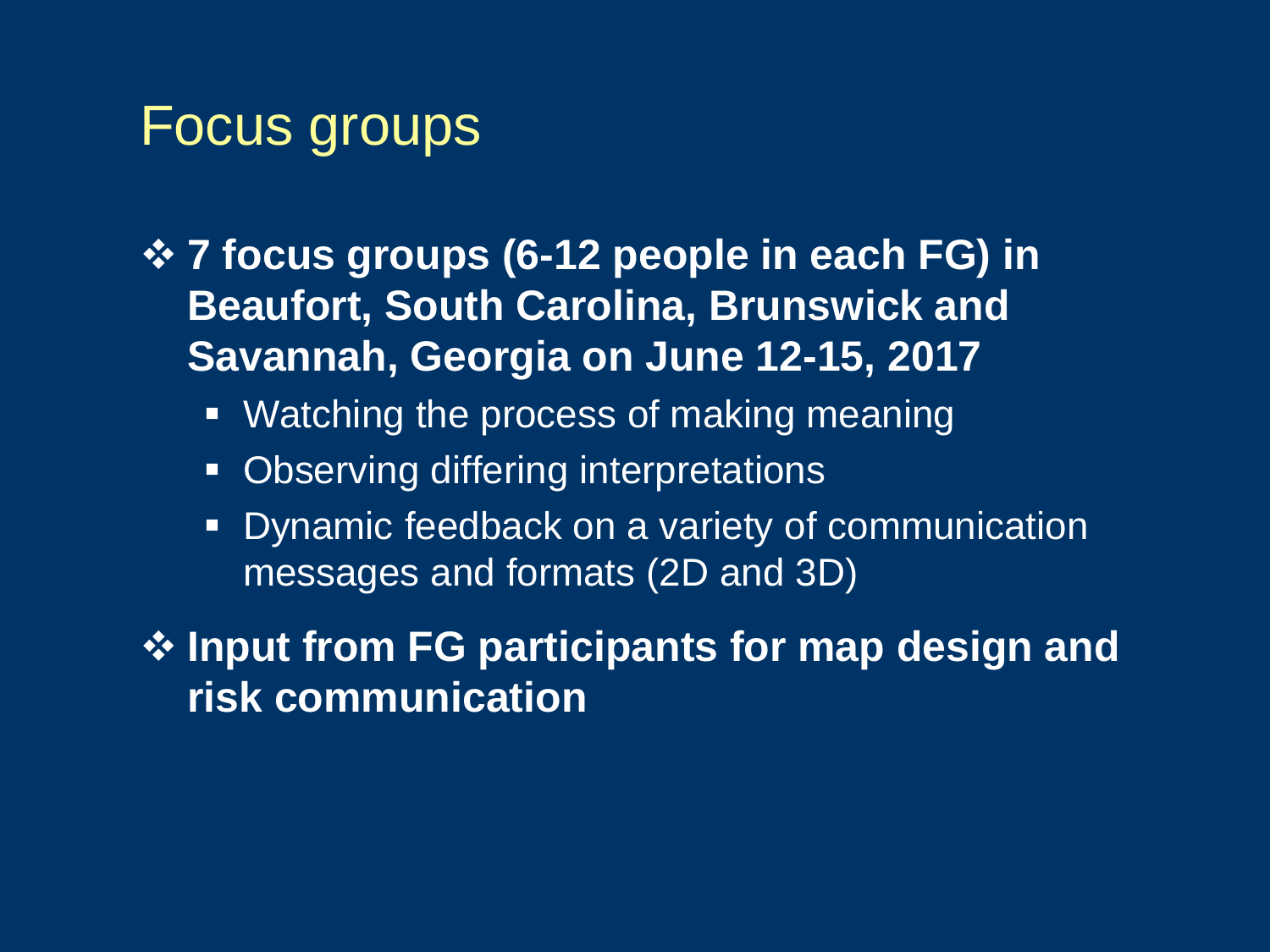### Next steps

- ❖ **Updating risk communication prototypes**
- ❖ **Reporting back to communities and decisionmakers**